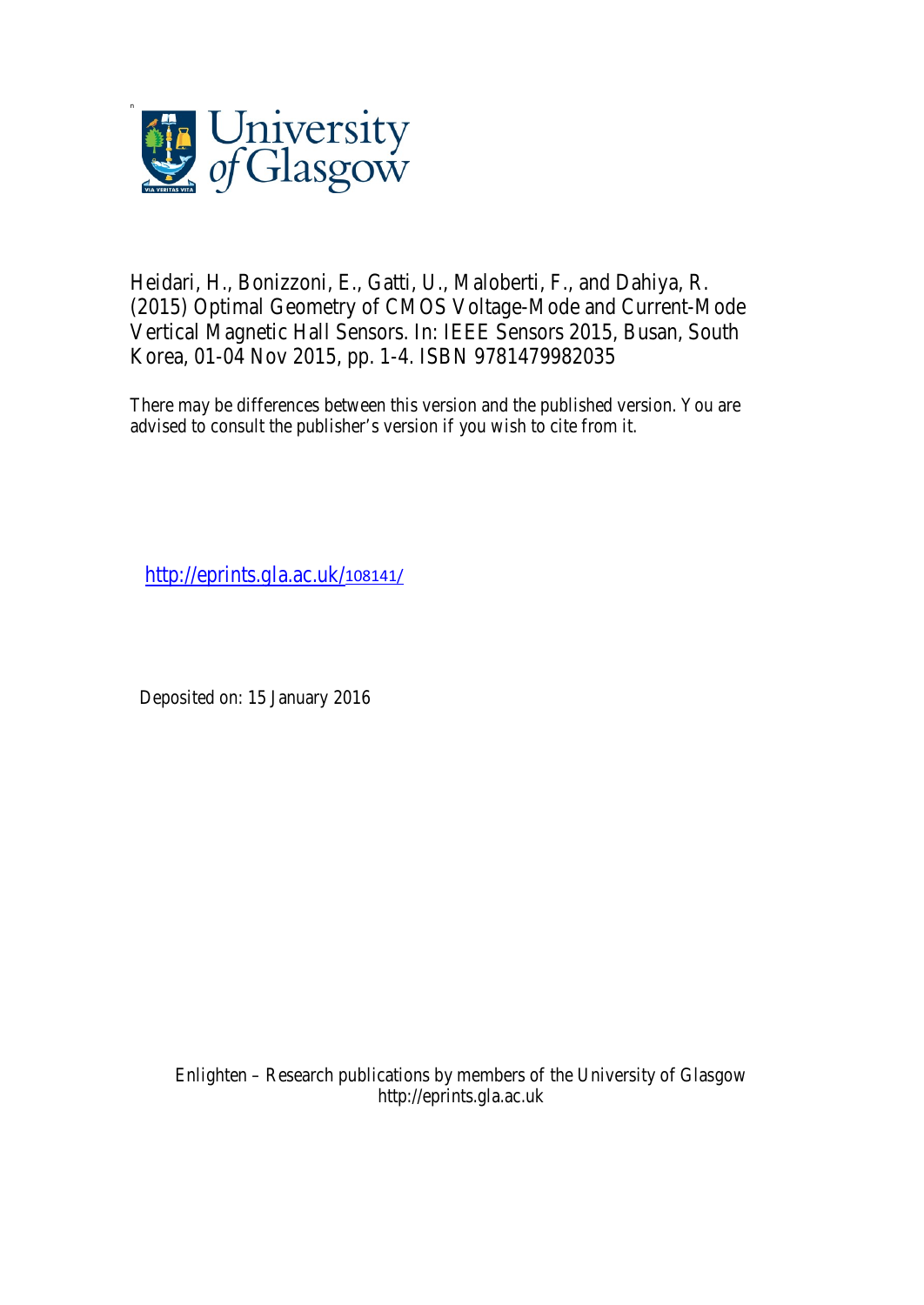# Optimal Geometry of CMOS Voltage-Mode and Current-Mode Vertical Magnetic Hall Sensors

Hadi Heidari ∗†, Edoardo Bonizzoni †, Umberto Gatti †, Franco Maloberti †, Ravinder Dahiya <sup>∗</sup>

<sup>∗</sup>Electronics and Nanoscale Engineering Research Division, University of Glasgow, G128QQ, UK

†Department of Electrical, Computer, and Biomedical Engineering, University of Pavia, Italy

{hadi.heidari, ravinder.dahiya}@glasgow.ac.uk, {edoardo.bonizzoni, franco.maloberti}@unipv.it, u.gatti@redcatdevices.it

*Abstract*—Four different geometries of a vertical Hall sensor are presented and studied in this paper. The current spinning technique compensates for the offset and the sensors, driven in current-mode, provide a differential signal current for a possible capacitive integration over a defined time-slot. The sensors have been fabricated using a 6-metal 0.18-μm CMOS technology and fully experimentally tested. The optimal solution will be further investigated for bendable electronics. Measurement results of the four structures over the 10 available samples show for the best geometry an offset of  $41.66 \pm 8$  µT and a current-mode sensitivity of 9  $\pm$  0.1 %/T. Since the figures widely change with geometry, a proper choice secures optimal performance.

## I. Introduction

Hall sensors are nowadays successfully employed in a number of applications, such as biosensors [1], contactless current sensors [2], electronic compass [3] and flexible electronics [4]. Hall sensors, with an active area of micron and submicron sizes, are fabricated from various metals (Au, Al) [5], alloys (NiFe) [6], (FePt) [7], semiconductors (InSb) [8], (InAs) [9], graphene [10] and carbon nanotubes [11]. Nevertheless, theses various types of materials are not compatible with high performance CMOS processes. Silicon-based Hall sensors are suitable for integration and scaling in CMOS technologies, which have the advantage of being compatible with functional integrated circuits in the sensing system and, hence, enable very compact and low cost systems [12].

There are several challenges faced in the design and fabrication of Hall sensors. The readout requirements to detect and amplify the tiny signal at the output of the sensors always is a big issue. Two topologies of voltage and current outputs Hall sensors with voltage/current biasing have been presented in the open literature, [13] [14]. The readout interface in conventional voltage-mode architectures consists of a chain of amplifiers followed by an analog-to-digital converter, directly integrated on the same silicon surface with the Hall sensors [15]. This circuitry is prone to noise and offset and typically consumes not negligible power. Designing an Hall sensor in current domain with current at the output is a good choice to reduce the complexity of the readout interface circuitry. In current-mode Hall sensors, the output is current and not voltage [16]. In this case, there is no variation between the terminal potentials and for this reason the parasitic capacitances effects are eliminated. In addition, it is possible to use a smaller number of terminals, making easier the ultimate miniaturization of the device. Usually, for these devices, the

differential output current is converted into voltage by means of a transimpedance amplifier (TIA) [17], [18].

Another challenge in Hall sensor structures concerns the direction of external magnetic fields to be detected. Most of the conventional Hall sensors are horizontal. It means that they are able to detect an external magnetic field applied perpendicularly to the plane where the sensor is located. However, there are several applications that need to detect a magnetic field having a direction which is parallel to the sensor surface. In these cases, vertical Hall sensors are used, [19].

The study presented in this paper enables the chosen vertical Hall sensor structure to be optimized in order to increase the sensitivity and to reduce its offset. Moreover, this study aims at developing high sensitive vertical Hall sensors realized with a conventional CMOS technology suitable for flexible electronic applications. Accordingly, the effects of mechanical stress on the sensor behaviour has been studied. Since flexible electronics change performances [20], the search of the optimal geometry of current-mode Hall sensor allows identifying the structure for a successive investigation on a flexible substrate. The chosen shapes are the symmetric 3-contacts 4-folded already used in the conventional voltage-mode approach [21].

In this paper, the influence of the geometry and of the contact positions on the CMOS substrate on the sensor performance are analyzed. Four different geometries and dimensions of a symmetric vertical current-mode Hall sensor are described. The vertical sensor design and fabrication considerations are presented in Sections II. Subsequently, Section III describes the electrical and mechanical simulations, carried out with a 3-D Finite Element method in COMSOL. Measurement results collected from several prototypes integrated in a 0.18 μm CMOS technology are presented in Section IV. Finally, Section V gives a summary and future directions.

## II. Vertical Hall Sensor Architecture

Fig. 1 illustrates the cross section and the top view of the studied 3-contacts 4-folded vertical Hall sensor structure. As mentioned, four different realizations of this structure have been studied. The design parameters include  $L_C$ ,  $L_S$ ,  $D_C$ ,  $D_S$ , *W* and *d*, which stand for center contact length, side contact length, distance between center and side contact, distance side contact from border of sensor, width and distance between the folds, respectively. The center contacts are used for biasing and measurements purpose, whereas the side contacts connect the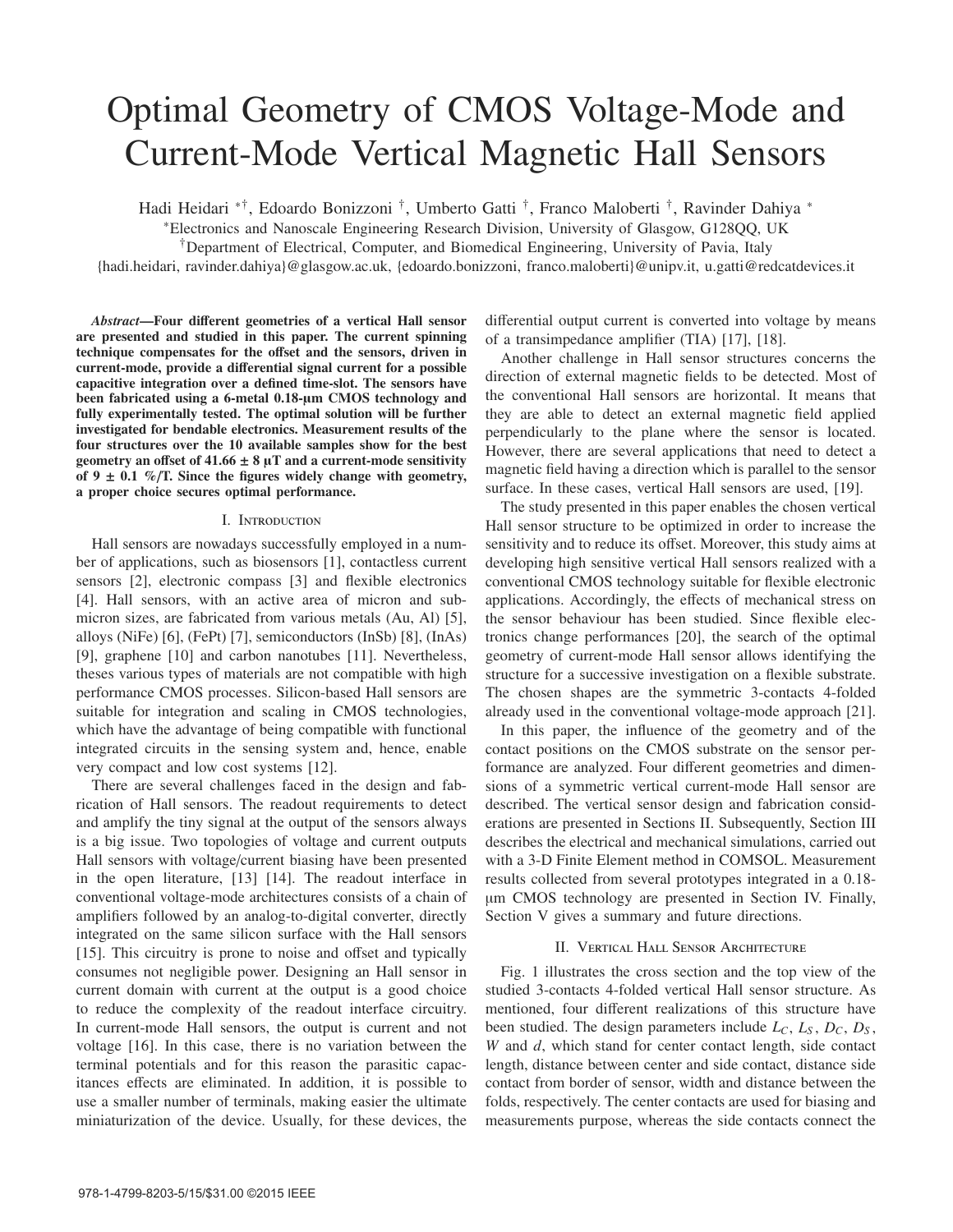

Fig. 1. The 3-contacts 4-folded vertical Hall sensor: cross section and top view.

four folds of the device. The values of  $L_c$ ,  $L_s$ ,  $D_c$ ,  $D_s$ ,  $W$ and *d* used for the four realizations (namely, *Basic*, *Small-Distance*, *Small-Width*, and *Deep N-well*) are summarized in Table I.

The *Basic* sensor is integrated as a reference shape. The *Small-Distance* and *Small-Width* sensors are scaled version of the *Basic* device, where the distance center contact from side contact and sensor width have been modified, respectively. In the *Deep N-well* sensor the n-well active region has been replaced by a deep n-well.

The above four versions of the vertical Hall sensor have been integrated within a single test chip and they are selectable through a multiplexer and dedicated switches, as shown in Fig. 2.  $C_1 \sim C_4$  are the available pads which are connected to each sensor depending on the value of the two digital inputs, *S*<sub>1</sub> and *S*<sub>2</sub>.

## III. Sensing and Bending Simulations

A three-dimensional model of the current-mode vertical Hall device has been implemented and simulated in COMSOL Multiphysics. For the *Basic* sensor, Fig. 3 shows the model geometry and the surface electrical distribution simulated when a magnetic field of 5 mT and a mechanical stress of 250 MPa (imposed by four point bending setup) are applied. The simulation uses a nominal bias current,  $I_B$ , of 10  $\mu$ A, injected and sunk in and from contacts  $C_1$  and  $C_3$ . The other two contacts are biased to a fixed voltage, V*CM*, equal to 0.9 V. The tool allows analyzing the effect of magnetic

TABLE I Geometry parameters of the four different 4-folded 3-contacts vertical HALL SENSORS.

| Hall Sensor | <b>Basic</b> | Small-Distance | Small-Width   | Deep N-well   |
|-------------|--------------|----------------|---------------|---------------|
| $L_C$ [µm]  | 1.71         | 1.71           | 1.71          | 1.71          |
| $L_S$ [µm]  | 2.65         | 2.65           | 2.65          | 2.65          |
| $D_C$ [µm]  | 9            | 6              | 9             | 9             |
| $D_S$ [µm]  | 5            | 5              | 5             | 5             |
| W[µm]       | 7.44         | 7.44           | 6.2           | 11.6          |
| $d$ [µm]    | 2            | $\mathfrak{D}$ | $\mathcal{D}$ | $\mathcal{D}$ |



Fig. 2. Block diagram of the designed test-chip.

field and mechanical stress. The matching of simulations and experimental results on the sensors before the post-processing necessary for bending validates the model and, indirectly, validates simulations in presence of mechanical stress.

In order to compensate for the mismatches due to possible masks misalignment during fabrication and mechanical stress (e.g., non-equal distance between contacts), the sensor uses the current spinning method. Simulations include a mismatch in the terminal  $C_4$  of the sensor. Fig. 4 shows the simulated average output currents  $(I_{Hp}$  and  $I_{Hn}$ ) of the vertical Hall sensor, when the applied magnetic field is changed within the 0 − 5 mT range and under 250-MPa stress after the four current spinning phases. The offset is zero and the maximum differential output current (Hall current) is almost 4 nA for a magnetic field equal to 5 mT. These current levels can be transformed into suitable voltages by integrating the current signal over a given period of time. Fig. 5 draws the simulated differential Hall currents when the bias current (I*bias*) is ranging from 10 μA to 50 μA with a step of 10 μA and the magnetic field ranges from 0 to 5 mT with steps of 1 mT.

The behaviour of Hall sensors under mechanical stress has been studied. The stress modifies the electrons and holes mobility, as the basis for the piezoresistive effect. FEM simulation results show that the worsening is about 2.5% under a stress



Fig. 3. Simulation of the 3-contacts 4-folded vertical Hall sensor in COMSOL environment: surface electrical distribution and current streamline when applying 250-MPa mechanical stress and 5-mT external magnetic filed.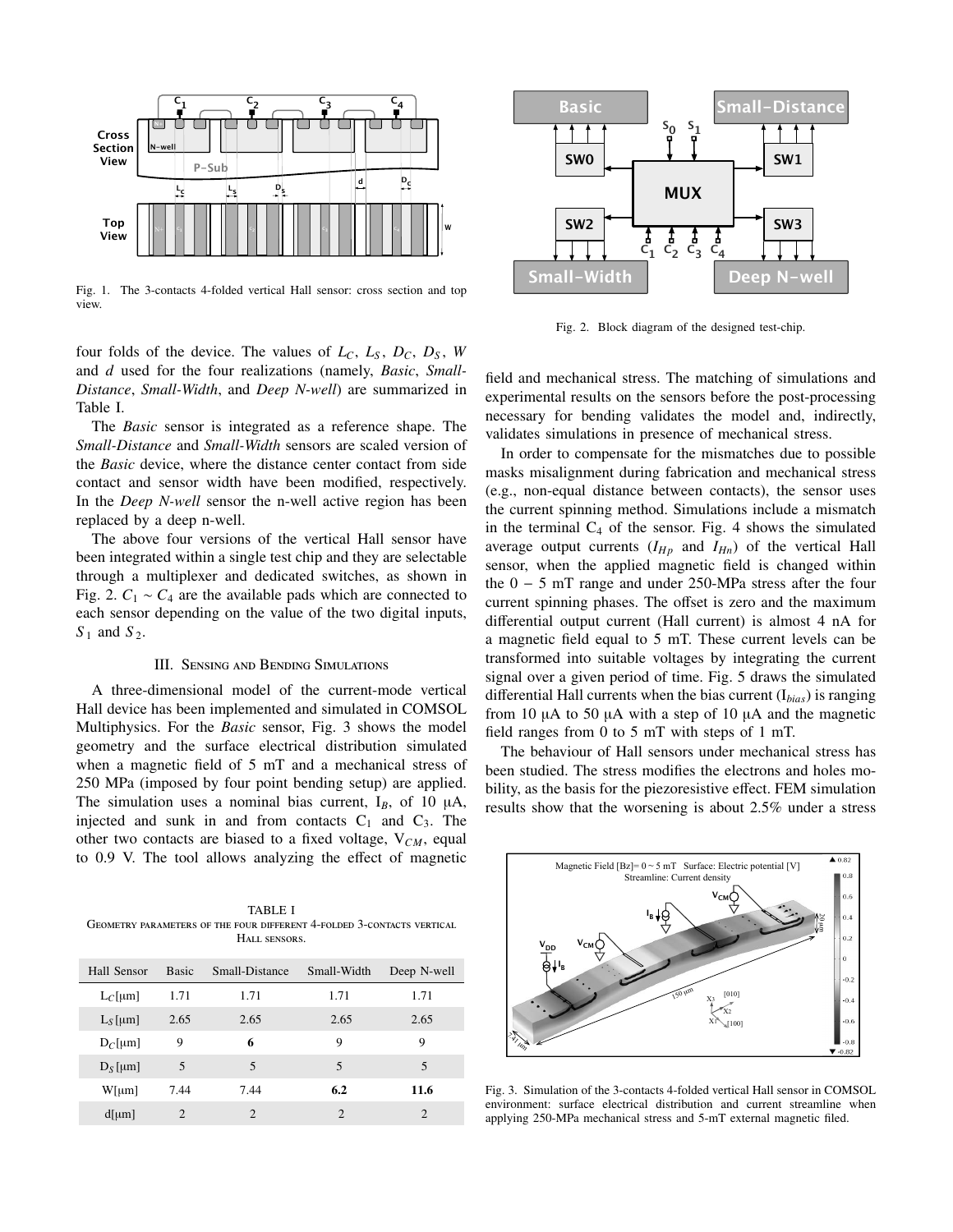

Fig. 4. Simulated sensor output currents as a function of the magnetic field at 10 μA bias current after current spinning.



Fig. 5. Simulated sensor differential Hall current as a function of different biasing currents and different magnetic field values.

up to 250 MPa.

## IV. Measurement Results

The four 3-contacts 4-folded vertical Hall sensors have been integrated in a single test chip, fabricated in a standard 0.18 μm CMOS technology. Fig. 6 shows the die microphotograph and the four sensors placement is highlighted. The chip area is 740  $\times$  788  $\mu$ m<sup>2</sup> including the pads. The four sensors have been tested both in the conventional voltage-mode and in the current-mode. With a supply voltage of 1.8 V, the total power consumption is 720 μW.

For the voltage-mode test, each sensor is biased with a fixed current (at  $C_1$ ) while grounding the opposite terminal  $(C_3)$ , as shown in Fig. 7(a). Across the other two terminals  $(C_2 \text{ and } C_4)$ we have the Hall voltage. Fig. 7(b) shows the configuration used to measure the sensor in current-mode. The same bias current,  $I_B$ , is injected and sunk in and from terminals  $C_1$  and  $C_3$ . Two off-chip low offset op-amps make equal to  $V_{CM}$  the voltage of the other two terminals. An applied magnetic field produces the differential output currents,  $I_{O1}$  and  $I_{O2}$ .

Table II summarizes the measured performance of the four different vertical Hall sensors in terms of current-mode sensitivity  $(S_I)$ , voltage-mode sensitivity  $(S_V)$ , residual offset  $(V_{OS,T})$ , and residual magnetic equivalent offset  $(B_{OS})$ . The applied magnetic field for all the measurements is 5 mT. Results match well the simulations. Offset and sensitivity largely vary with geometry. The current and voltage-mode



Fig. 6. Die microphotograph of the four different vertical Hall-effect sensors on the same chip.



Fig. 7. Configuration of the measurement setup for (a) voltage-mode and (b) current-mode.

sensitivities change with the distance between contact terminals  $(D<sub>C</sub>)$  and with the N-well depth  $(W)$ . By minimizing the distance between contacts the sensitivity improves, with deeper N-well diffusion it further increases. The *Deep N-well* and *Small-Distance* sensor devices exhibit the best performance in terms of current-mode sensitivity. The *Basic* sensor achieved the lowest offset (41.66  $\pm$  8 %T) compared with the other sensors. Fig. 8 gives an immediate view of the tested vertical Hall devices in terms of current-mode sensitivity, voltagemode sensitivity and magnetic equivalent offset.